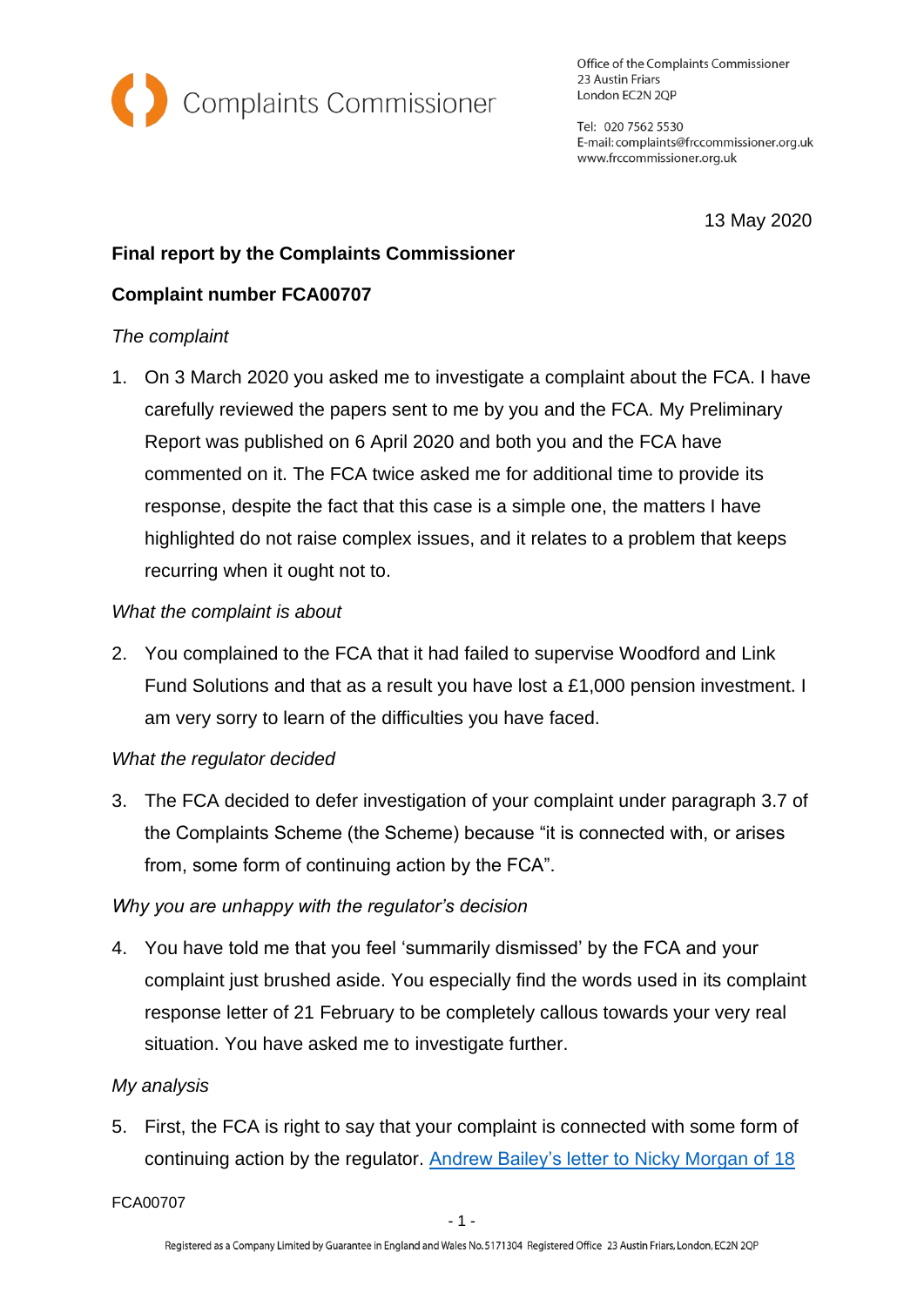[June 2019](https://www.fca.org.uk/publication/correspondence/lf-woodford-equity-income-fund-letter-tsc.pdf) confirmed that an investigation has been opened into the events surrounding the suspension of the LF Woodford Equity Income Fund. Under paragraph 3.7 of the Scheme,

*A complaint which is connected with, or which arises from, any form of continuing action by the regulators will not normally be investigated by either the regulators or the Complaints Commissioner until the complainant has exhausted the procedures and remedies under FSMA (or under other legislation which provides for access to the Scheme) which are relevant to that action. The complainant does not have to be the subject of continuing action by the regulators for this provision to be engaged. An investigation may start before those procedures are completed if, in the exceptional circumstances of the case, it would not be reasonable to expect the complainant to await the conclusion of the regulators' action and that action would not be significantly harmed.*

- 6. The language used in this paragraph is not particularly clear but the thinking behind it is that undertaking a complaints investigation at the same time as carrying out regulatory action (that is, an investigation which might lead to action against regulated individuals or firms) could have two adverse consequences: it could divert resources away from the regulatory investigation, and/or it could prejudice the regulatory action.
- 7. However, these consequences need to be weighed against the interests of complainants and the wider public interest – the paragraph I have quoted from the Scheme refers to exceptional circumstances in which a complaint may be considered before regulatory actions have been completed.
- 8. The FCA has confirmed that an investigation is active. It seems to me likely that that investigation will produce material which is relevant to the consideration of your complaint. I also consider that it would be unhelpful if the FCA Complaints Team were to undertake a parallel investigation into these matters. To that extent, I think that the FCA's deferral decision is reasonable.
- 9. However, I agree with you that there were deficiencies in the FCA's complaint process and response to you, as follows: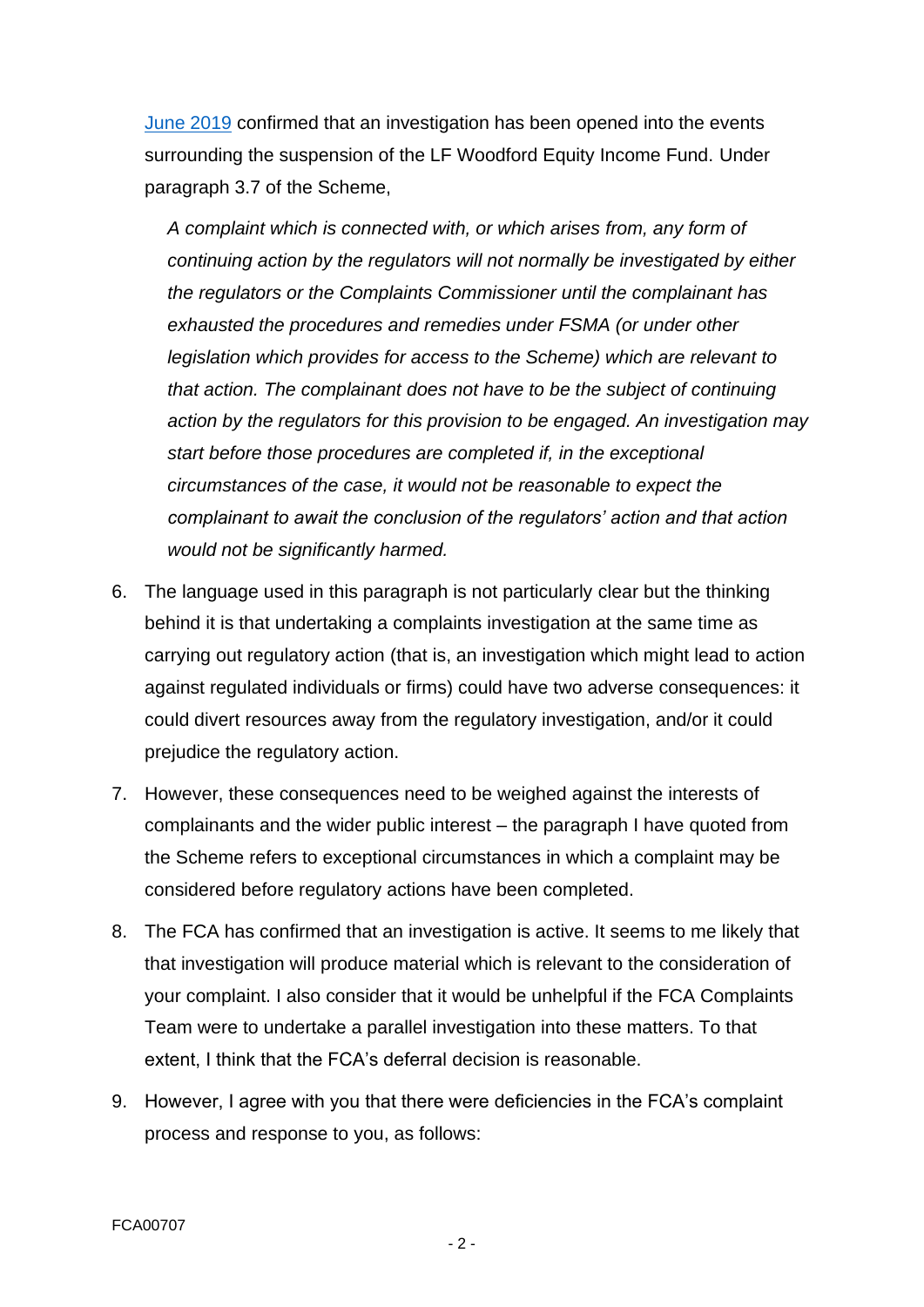- a. On 5 February the Complaints Team wrote to you saying they would write to you in four weeks to summarise your complaint. However, this did not happen and on 21 February a Decision Letter was issued to you without any explanation why they did not summarise as promised.
- b. The Decision Letter dated 21 February says there is continuing action and you can write to the FCA when it is over if you want your complaint investigated. However, you will not be able to know when the action is over. The FCA should have offered to be more proactive in keeping you informed of progress and asking at a later date if you wish to pursue your complaint.
- c. The Decision Letter also says that the FCA is limited to what you can be told due to confidentiality obligations set out in section 348 of the Financial Services and Markets Act (FSMA) 2000 and for policy reasons. It is unclear why this paragraph was included in the letter, since you had been told why your complaint was being deferred, particularly since s348 applies only to what a firm tells the FCA.
- d. In an email to you on 3 March, after you had received the FCA's Decision Letter, the Complaints Team investigator told you: 'I'm unable to comment on whether or not there is any action being taken by the FCA'. However, her Decision Letter says that your complaint is being deferred because there is ongoing action.
- e. The response included some standard wording about the FCA's protection from being sued for damages, but did not fully address your options.
- 10. It may be helpful if I set out the basis on which this Complaints Scheme operates, which is that it is concerned with the actions or inactions of the FCA. I realise that your point is that you believe the FCA's actions or inactions have directly led to your loss but I think it is important that you are aware that the Scheme is not a redress service for individual consumer complaints. The Financial Services and Markets Act 2000 explicitly provides for a consumer redress service separated from the FCA, which is the Financial Ombudsman Service or, where a financial firm has failed, the Financial Services Compensation Scheme. You may wish to investigate these options in respect of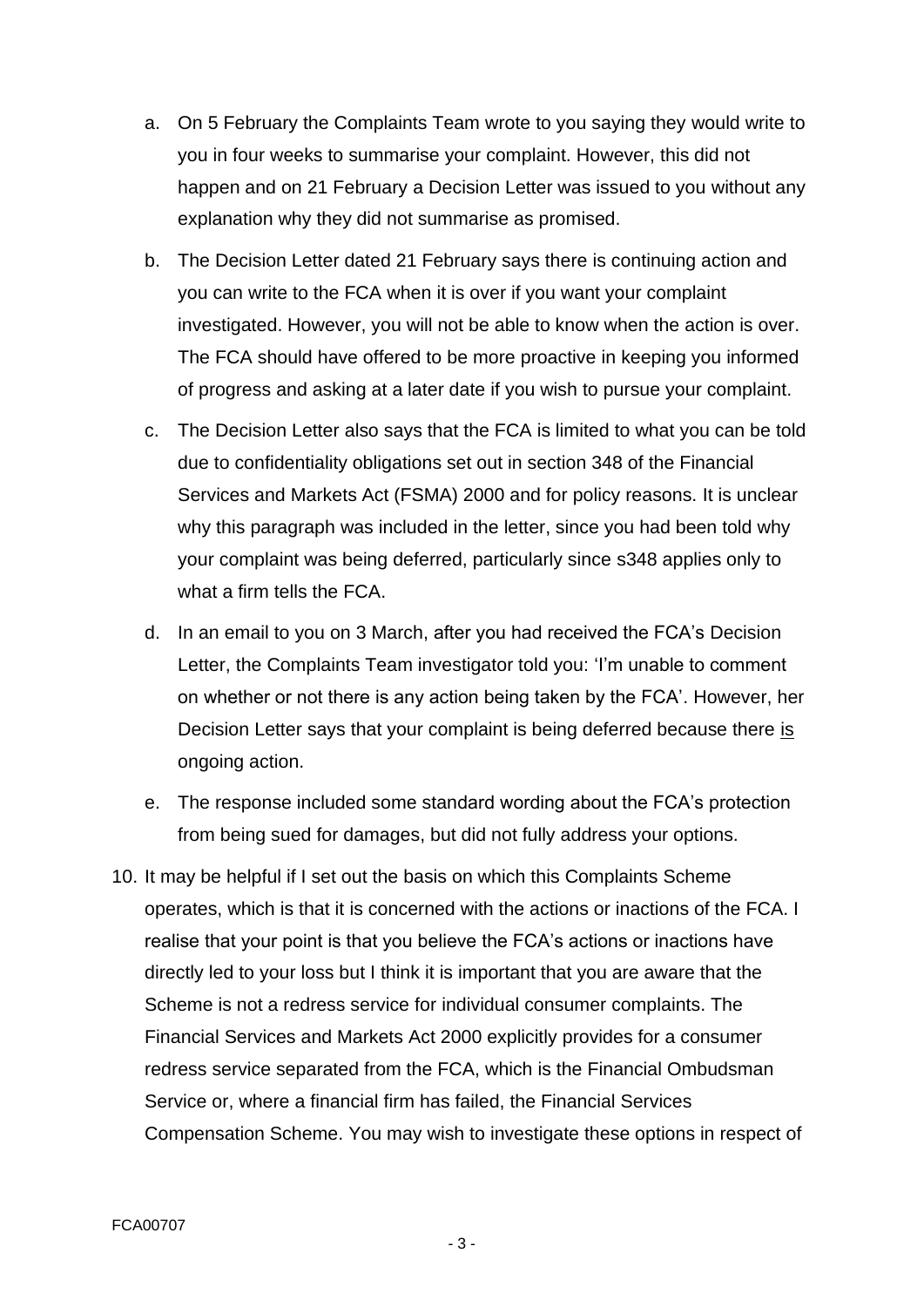the loss of your pension fund invested with Woodford/Link. The FCA should have advised you about this.

- 11. These significant shortcomings in the FCA's response meant that you did not receive as helpful a response as you should have done, and I can appreciate that you were left feeling that your concerns had been dismissed and/or treated lightly.
- 12. My view is that the complaint investigation should not be deferred until 'any ongoing action is finished'. If the FCA's investigation leads to a decision to take action against individuals or firms, there is a significant risk that proceedings will take many months or years before they are concluded. I do not consider that it would be reasonable for you (and others) to have to wait for that long, *unless* there was a *serious* risk that completing the complaint would *seriously* jeopardise the regulatory action.
- 13. For that reason, I consider that the FCA should defer consideration of your complaint (and any other essentially similar complaints) for six months or until the conclusion of the investigation (whichever is the sooner). At that point, on the basis of the material produced by the investigation, it should consider whether there remains a justification for further deferral (either because there is not yet sufficient information, or because there is a real risk of serious prejudice to Enforcement proceedings) and, if so, for how long.

## *My decision*

14. I have **partly upheld** your complaint because, although I am satisfied that the FCA was justified in deferring your complaint, its complaints process and Decision Letter had the deficiencies I have identified above (paragraphs 9 and 10). I **recommend** that the FCA offers you an apology for these deficiencies.

## 15. I also **recommend** that:

a. The FCA should defer consideration of your complaint for six months from the date of its Decision Letter (21 February 2020) or the conclusion of its current investigation, whichever is the sooner;